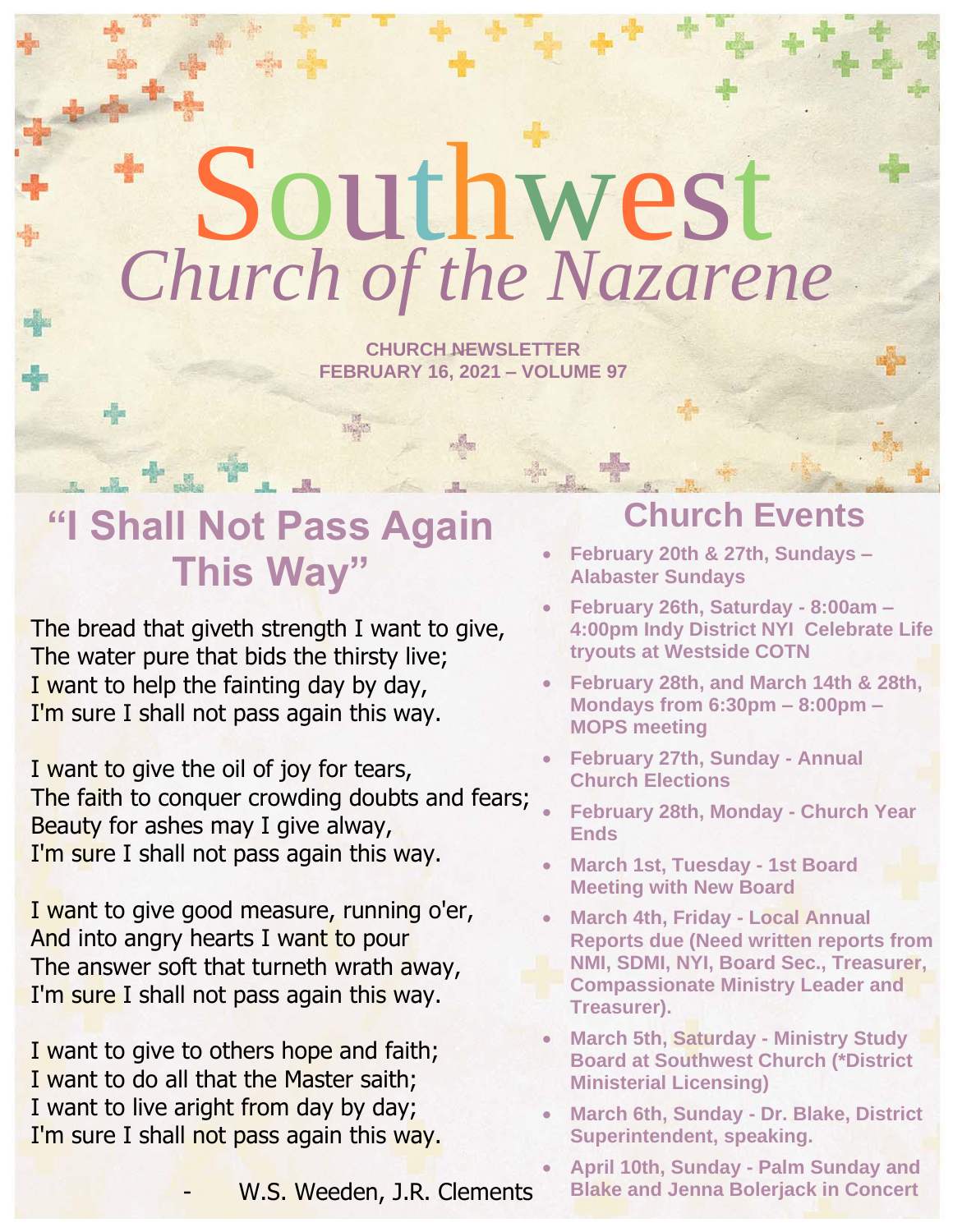- Praise the Lord for our Youth Valentine Dinner! The annual "Eat Your Heart Out" Dinner was a great success thanks to Dave and Dana Metcalf and the youth who helped served. It was the best attended dinner to date and raised the most for the youth ministry. Praise the Lord! Also, we are so blessed to have Chef Harry and Terri Greene who donated their time, and the amazing food for this evening. May the Lord pour out a blessing upon them!!
- Praise the Lord for our Swahili Church! This coming Sunday, they will be receiving new members, having a baby dedication, and having two baptisms! We praise the Lord for Pastor Acrame and their ministry.
- **Praise the Lord for Reta Steeley and her new** ministry! Focusing on the single ladies and widows, they seek to have great times of fellowship, Bible Study, and send out cards to those who could use some encouragement in our congregation. Be watching the bulletin and newsletter for dates ahead!

## **Praises: Prayer Needs:**

- Please pray for our Annual Church Elections, and for the Lord's guidance and blessing on those who would be elected to serve positions and as delegates.
- Please pray for the Church Board and Pastor, as they seek the Lord's guidance for this new church year.
- Pray for our Country  $-$  (situation with the Ukraine, political issues with mandates, inflation, moral issues)
- Pray for those out of church today  $-$  those who have fallen away, our friends and neighbors who have never been or never known Christ, and those who choose to put off turning to Christ.
- **For Personal Prayer Needs, please see** the emailed or mailed versions of the newsletter.



## *Special Announcement*

 *On Sunday, March 6th, Dr. Ron Blake, Indianapolis District Superintendent will be* 

*preaching. This will be his last time to visit our church before his retirement in May. We would like to collect cards for the Blakes, to show our appreciation for his years of serving the district with excellence. You may also write an encouragement note in your card for his wife. Susanne's cancer is back, and she will be having surgery in the days ahead. Let's wish them well in their retirement and pray the Lord would bring the healing Susanne needs. There will be a place to put cards on the foyer Welcome Desk for the next few Sundays.* 

*Let's be a blessing to them!*

## **Alabaster Offering** will be on Sundays,

February 20<sup>th</sup> and 27<sup>th</sup>. Let's get out those Alabaster boxes & jars and start collecting coins and dollars, or you can write a check or give directly online at **[www.swnazarene.org](http://www.swnazarene.org/)**



under the Giving tab. Be in prayer for what to give for this special ministry. Alabaster funds are used to help build churches, schools, hospitals, and cover building costs and other needs in areas worldwide! Help spread the Good News with your donation from the heart!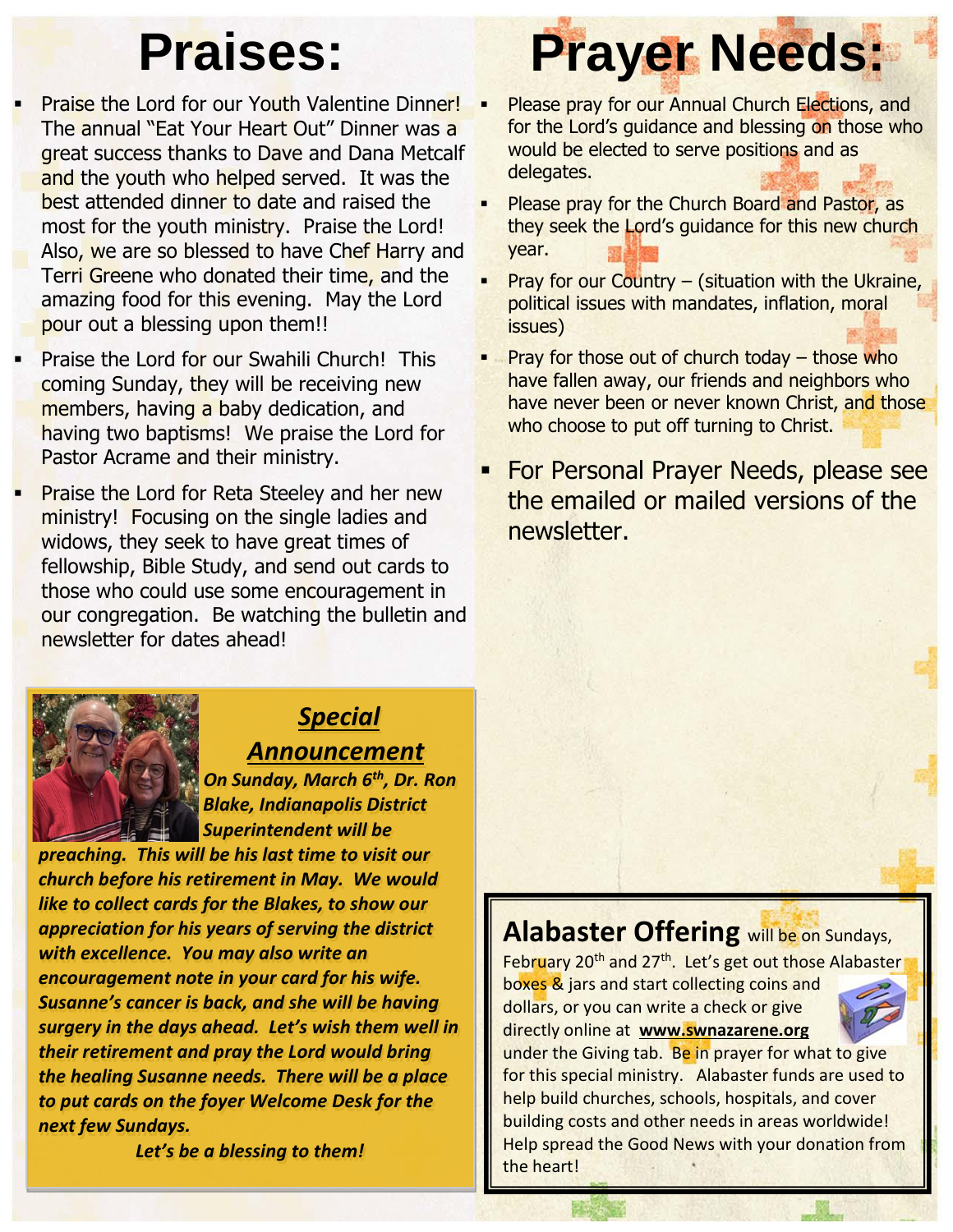## **Announcements**

### **Annual Elections Time!**

 **We will be holding our annual church elections during Sunday morning worship on February 27th. Please be sure to mark your calendar and plan to attend for this important process in our church. Elections will be for church board, SDMI board, NMI board, NYI council and for delegates to NYI, NMI, and SDMI conventions and district assembly.**

#### **John 15:5**

*"I am the vine; you are the branches. If a man remains in me and I in him, he will bear much fruit; apart from me you can do nothing. NIV*

**John 15:7** *"If you remain in me and my words remain in you, ask whatever you wish, and it will be given you." NIV*



## *Church Board Meeting Date Change:*

The first church board meeting with the new board will be now be on Thursday, March 3rd at 6:30pm. For this meeting, we'll need the January and February financials and written updates from current board members and ministry leaders. Please send your reports to Katrina by noon on Monday, March 1<sup>st</sup> at [southwest@swnazarene.org.](mailto:southwest@swnazarene.org) Thanks!

## *Annual Church Reports Due:*

Our local annual reports are due by March 4<sup>th</sup> at the latest. We'll need reports from NMI, SDMI, NYI, Church Board Secretary, Church Board Treasurer, and Compassionate Ministry Leader & Treasurer. Please send these to Katrina at [southwest@swnazarene.org.](mailto:southwest@swnazarene.org) We appreciate your diligence in getting these reports turned in timely. Thanks!

**Monday, February 28th 6:30pm – 8:00pm - MOPS Meeting:** If you are a mother of children who from birth through kindergarten, please join us at a MOPS Meeting. Mothers of Preschoolers (MOPS) connects moms to one another and Jesus through quality, small group gatherings. Crafts, devotions, snacks, and opportunities to socialize with other women in the same stage as you are in right now! Share stories, experiences, and your faith journey! Questions: See Renee Plank.

## **NYI Celebrate Life** February 26th - Indy District NYI Celebrate Life at Westside COTN

 Share your talents in fun competition and meet new friends! Categories you can compete in are in areas such as sports (volleyball, bowling, basketball, etc.), arts (painting, drawing, photography, etc.), Bible quizzing, music (choirs, musical instruments, solos/ensembles, etc.) and many more! Fill out a form available on the R!OT Youth board. There is a \$25 fee to enter (1 or multiple areas) and to cover lunch. See Dave or Dana Metcalf with any questions.

#### **John 15:9**

**"As the Father has loved me, so have I loved you. Now REMAIN IN MY LOVE."** NIV